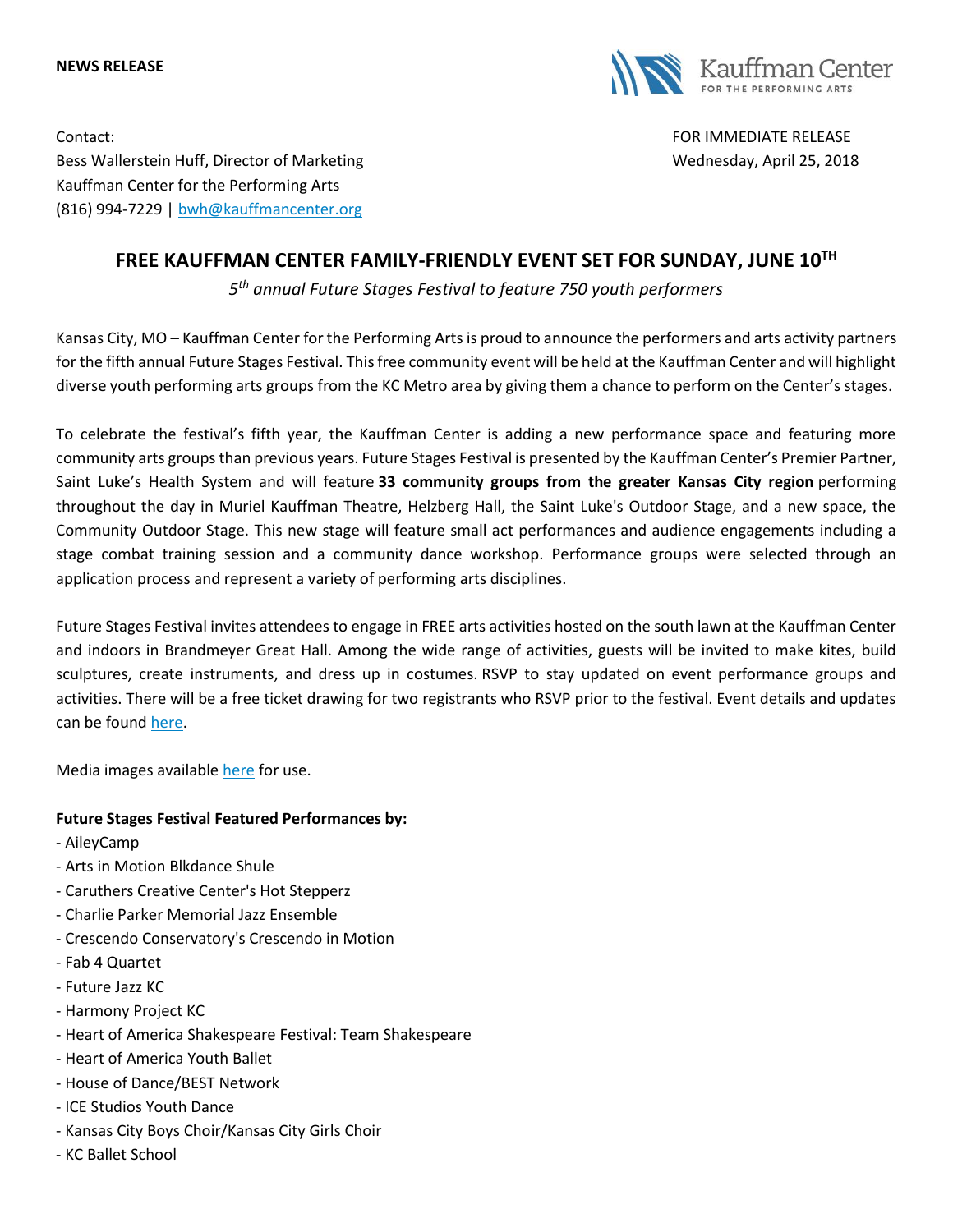- KC Institute of Chinese Dance and Language
- KC Youth Percussion Ensemble
- KC Young Audiences Dance Students
- KC Young Audiences Garage Band
- Kristi's Academy of Dance
- Lawrence Ballet Theatre
- Lily Zhang Li Dance Academy
- Lyric Opera: LyriKids
- Metropolitan Conservatory
- MTKC SunRaise
- Mudra Dance Academy
- O'Riada Irish Dance Academy
- Ottawa Suzuki Strings
- Rhythm-scape
- Starlight STARS
- Take the Stage Team EXCEL!
- The Smithville Ringleaders
- Traditional Music Society's Soundz of Africa
- United Dance

### **Arts Activities Provided by:**

- American Institute of Architects Kansas City
- Girl Scouts of NE Kansas & NW Missouri
- Great American Kites & Events
- Heart of America Shakespeare Festival
- The Nelson Atkins Museum of Art
- Kansas City Ballet
- Kansas City Chiefs
- Kansas City Symphony
- Kansas City Zoo
- KCPT Kids
- Lyric Opera of Kansas City
- Museum at Prairiefire
- Planet Play KC
- StoneLion Puppet Theatre
- UMKC Conservatory of Music and Dance

As an extension of the Kauffman Center's Open Doors *Spotlight on Youth* program, the festival gives youth and community arts organizations the opportunity to perform and celebrate diverse art forms in Kansas City.

#### **IMPORTANT INFORMATION**

- **When:** 11 a.m. to 4 p.m. Sunday, June 10, 2018
- **Where:** Kauffman Center for the Performing Arts, 1601 Broadway Blvd., Kansas City, MO 64108
- **Cost:** FREE and open to the public. Attendees are encouraged to RSVP at [kauffmancenter.org/futurestages](http://email.wordfly.com/click?sid=MTc4Xzg5ODNfMTMxMTFfNjk4Nw&l=d1cc3ba7-1744-e811-bcb0-e61f134a8c87&utm_source=wordfly&utm_medium=email&utm_campaign=FSF2018LineupPressRelease&utm_content=version_A&sourceNumber=) to receive the latest event updates and schedule for performances and activities.